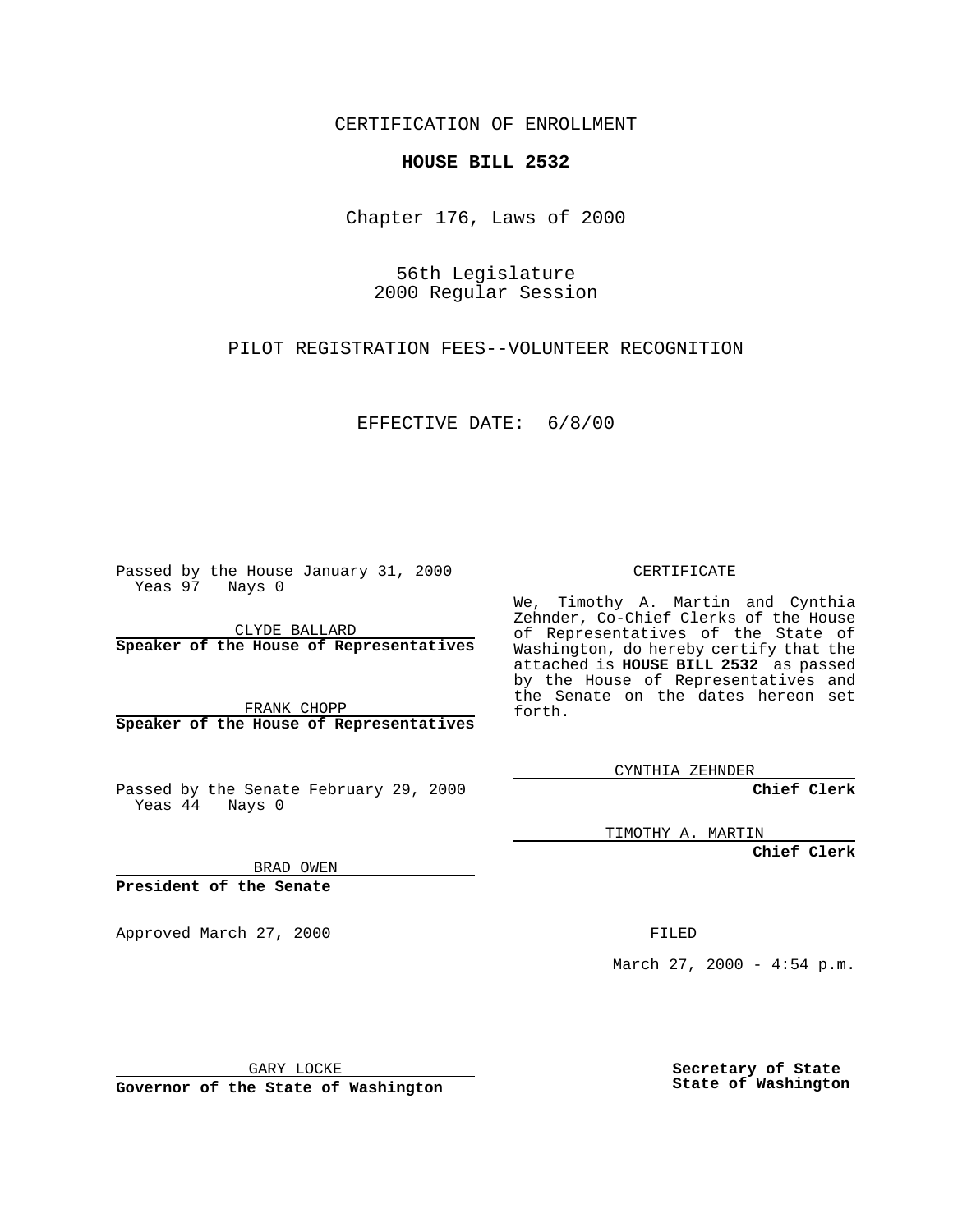## **HOUSE BILL 2532** \_\_\_\_\_\_\_\_\_\_\_\_\_\_\_\_\_\_\_\_\_\_\_\_\_\_\_\_\_\_\_\_\_\_\_\_\_\_\_\_\_\_\_\_\_\_\_

\_\_\_\_\_\_\_\_\_\_\_\_\_\_\_\_\_\_\_\_\_\_\_\_\_\_\_\_\_\_\_\_\_\_\_\_\_\_\_\_\_\_\_\_\_\_\_

Passed Legislature - 2000 Regular Session

## **State of Washington 56th Legislature 2000 Regular Session**

**By** Representatives Fisher, Mitchell, Cairnes, Ogden, Dunn and Hurst; by request of Department of Transportation

Read first time 01/17/2000. Referred to Committee on Transportation.

 AN ACT Relating to recognition of volunteer pilots; and amending RCW 47.68.233.

BE IT ENACTED BY THE LEGISLATURE OF THE STATE OF WASHINGTON:

 **Sec. 1.** RCW 47.68.233 and 1987 c 220 s 2 are each amended to read as follows:

 The department shall require that every pilot who is a resident of this state and every nonresident pilot who regularly operates any aircraft in this state be registered with the department. The department shall charge an annual fee not to exceed ten dollars for each registration. All registration certificates issued under this section shall be renewed annually during the month of the registrant's birthdate.

 The registration fee imposed by this section shall be used by the department for the purpose of (a) search and rescue of lost and downed aircraft and airmen under the direction and supervision of the 16 secretary  $((and))_+$  (b) safety and education, and (c) volunteer recognition and support.

 Registration shall be effected by filing with the department a certified written statement that contains the information reasonably